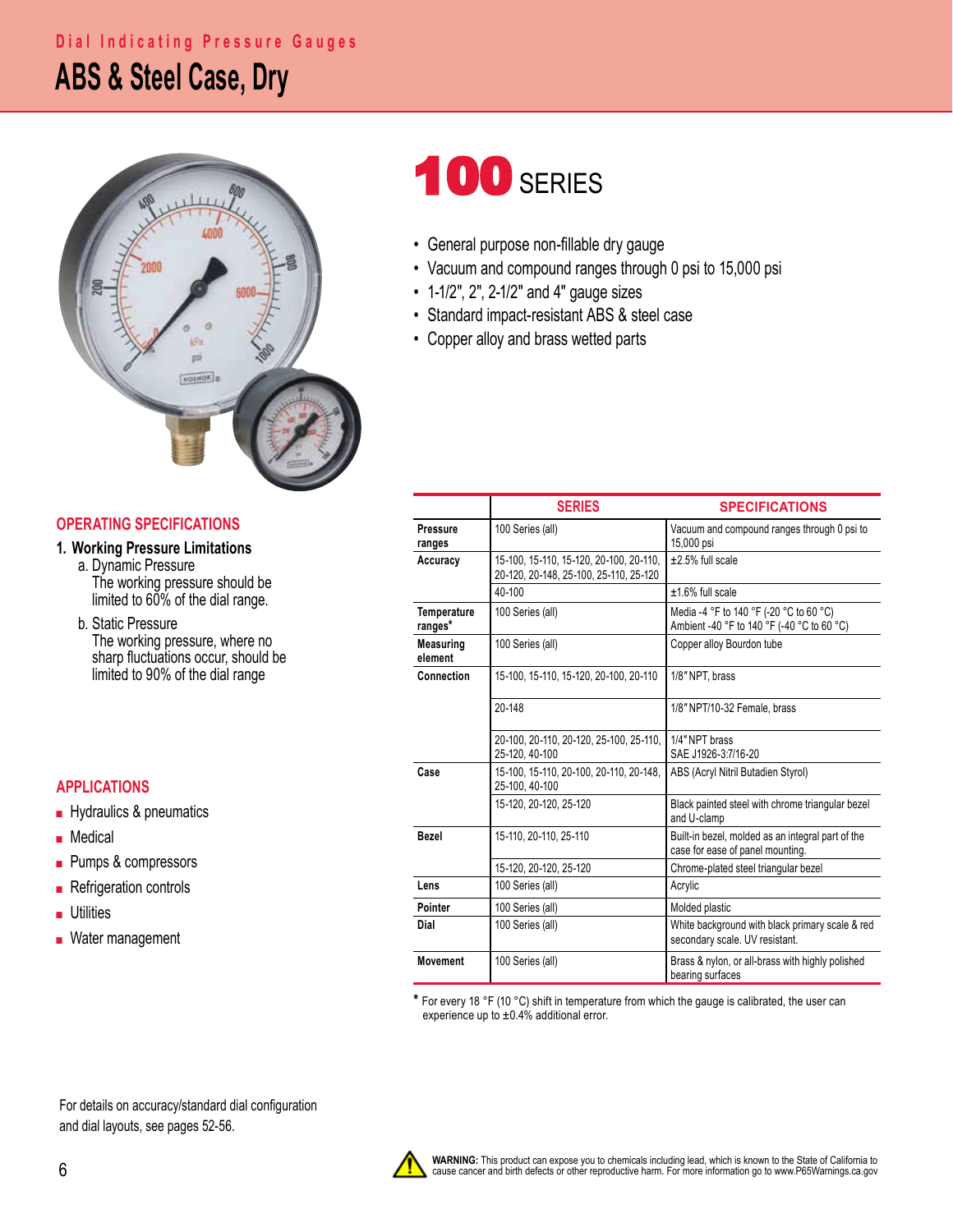**100 SERIES** 

|                         |             |                                        |             | <b>ORDERING INFORMATION</b>              |            |                                                                                     |                 |                                           |
|-------------------------|-------------|----------------------------------------|-------------|------------------------------------------|------------|-------------------------------------------------------------------------------------|-----------------|-------------------------------------------|
| <b>GAUGE SIZES</b>      |             | $15 \quad 1 - 1/2$ "                   |             | $20 \t2$ "                               |            | $25$ $2-1/2$ "                                                                      |                 | 40 4"                                     |
| <b>CASE TYPES</b>       |             | 100 ABS, bottom connection             | 120         | Steel case panel mount                   |            |                                                                                     |                 |                                           |
|                         |             | 110 ABS, back connection               | 148         | Square ABS, panel mount (2" only)        |            |                                                                                     |                 |                                           |
| <b>PRESSURE</b>         |             | <b>30vac</b> -30 in Hg vacuum to 0 psi |             | 30/300 -30 in Hg to 0 to 300 psi         |            | 200 0 psi to 200 psi                                                                |                 | 2000 0 psi to 2,000 psi                   |
| <b>RANGES</b>           | 30/15       | -30 in Hg to 0 to 15 psi               |             | 15 0 psi to 15 psi                       |            | 300 0 psi to 300 psi                                                                | 3000            | 0 psi to $3,000$ psi                      |
|                         | 30/30       | $-30$ in Hg to 0 to 30 psi             |             | 30 0 psi to 30 psi                       |            | 400 0 psi to 400 psi                                                                | 5000            | 0 psi to $5,000$ psi                      |
|                         | 30/60       | $-30$ in Hg to 0 to 60 psi             |             | 60 0 psi to 60 psi                       |            | 600 0 psi to 600 psi                                                                |                 | 6000 0 psi to 6,000 psi                   |
|                         | 30/100      | -30 in Hg to 0 to 100 psi              |             | 100 0 psi to 100 psi                     |            | 1000 0 psi to 1,000 psi                                                             |                 | 10000 0 psi to 10,000 psi                 |
|                         | 30/160      | $-30$ in Hg to 0 to 160 psi            |             | 160 0 psi to 160 psi                     |            | 1500 0 psi to 1,500 psi                                                             |                 | 15000 0 psi to 15,000 psi                 |
|                         | 30/200      | $-30$ in Hg to 0 to 200 psi            |             |                                          |            |                                                                                     |                 |                                           |
|                         |             |                                        |             | Other ranges available on request        |            |                                                                                     |                 |                                           |
| <b>SCALE OPTIONS***</b> |             | psi psi single scale                   |             | psi/kPa psi/kPa dual scale               |            | psi/kg/cm <sup>2</sup> psi/kg/cm <sup>2</sup> dual scale psi/bar psi/bar dual scale |                 |                                           |
| <b>CONNECTION SIZES</b> |             | 1/8 1/8" NPT                           |             | SST SAE J1926-3:7/16-20 Adjustable       |            | 1/4 1/4" NPT                                                                        |                 |                                           |
| <b>OPTIONS</b>          |             | <b>PMC</b> Panel Mount Clamp           |             | <b>SSC</b> Stainless Steel Case          |            | LL Polycarbonate Lens                                                               | ST              | <b>Stainless Steel Tagging</b>            |
|                         | <b>SSB</b>  | Polished Stainless Steel Bezel         | <b>CRC</b>  | Chrome Case                              |            | GL Glass Lens*                                                                      | <b>CPO</b>      | Brass Sintered Orifice 20 Micron          |
|                         | <b>BLRF</b> | <b>Black Rear Flange</b>               | <b>FAC</b>  | Flat Sided ABS Case                      |            | <b>SG</b> Safety Glass Lens*                                                        | BP <sub>1</sub> | Brass Press Fit Orifice 0.1 mm            |
|                         | <b>BLFF</b> | Black Front Flange - ABS Case          |             | <b>BCR</b> Black Cover Ring**            |            | HL Homalite Lens*                                                                   | BP3             | Brass Press Fit Orifice 0.3 mm            |
|                         | CFF         | Chrome Front Flange - ABS Case         |             | <b>SSCR</b> Stainless Steel Cover Ring** | <b>SP</b>  | Red Set Pointer**                                                                   |                 | <b>BP8</b> Brass Press Fit Orifice 0.8 mm |
|                         | <b>SBFF</b> | Black Front Flange - Steel Case        | <b>CCR</b>  | Chrome Cover Ring**                      | <b>MIP</b> | Maximum Indicating Pointer                                                          |                 |                                           |
|                         | <b>SCFF</b> | Chrome Front Flange - Steel Case       | <b>PCCR</b> | Polished Chrome Cover Ring**             | <b>SDM</b> | Silicone Dampened Movement                                                          |                 |                                           |
|                         |             | <b>BSC</b> Black Steel Case            |             | <b>CAR</b> Chrome Adapter Ring*          |            | <b>LM</b> Laser Marking                                                             |                 |                                           |

**Please consult your local NOSHOK Distributor or NOSHOK, Inc. for availability and delivery information.**

**NOTE:** Refer to 100 Series options & accessories chart on page 50 for availability by part number.

\* A steel, stainless or chrome case & cover ring must be additionally ordered when lenses other than acrylic are utilized on all 100 Series.

\*\* Only 110 Series require a steel, stainless or chrome case & cover ring to be additionally ordered when utilizing a set pointer or cover ring. Please consult factory when a set pointer is to be utilized on a 120 Series.

\*\*\* Other scales available on request



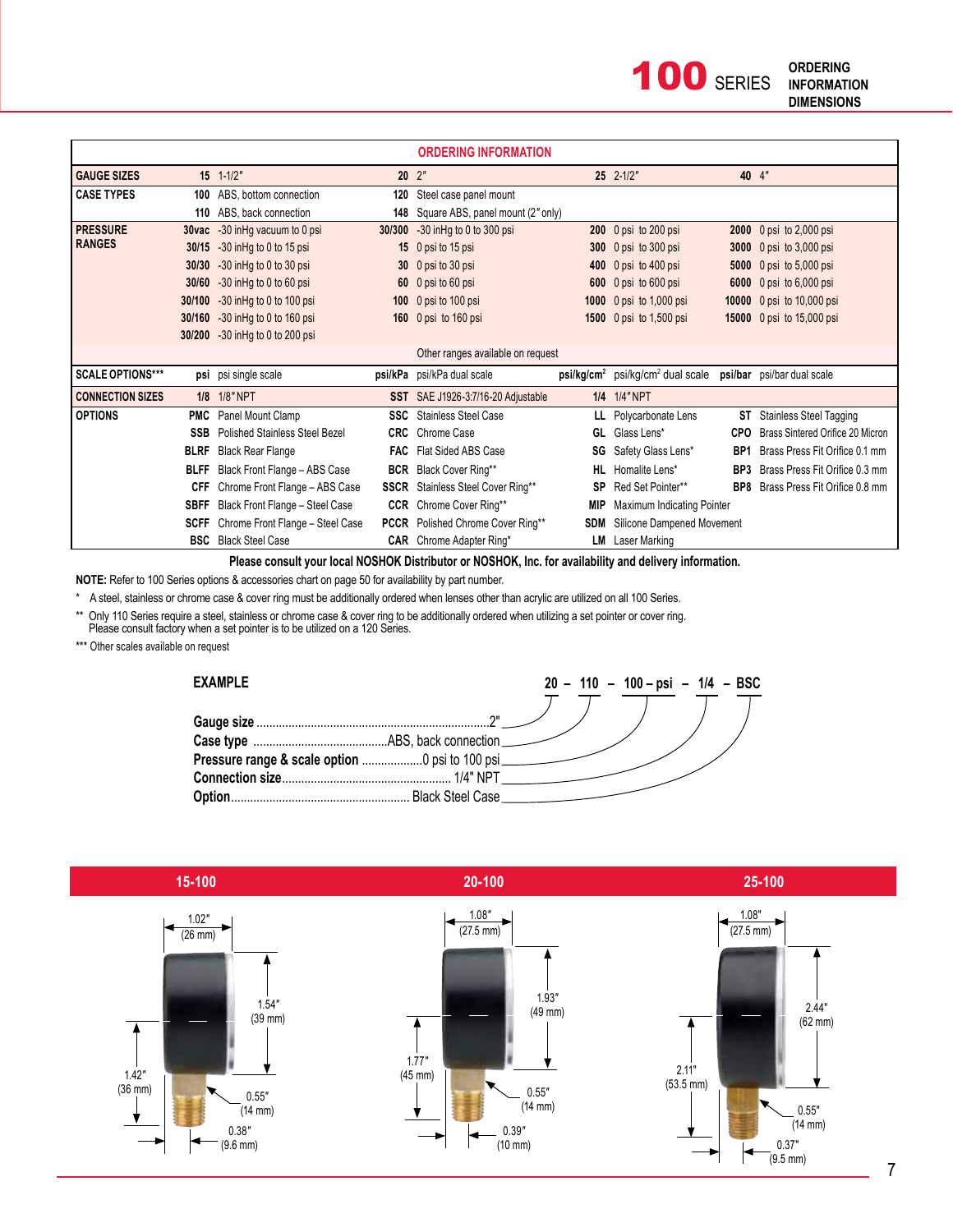## **Dimensions**



 $\sqrt{26.5 \text{ mm}}$  120° 0.55" (14 mm)

8

0.14"  $(3.6 \, \text{mm})$ 

1.57" (40 mm)

0.14"  $(3.6 \, \text{mm})$ 

1.04"